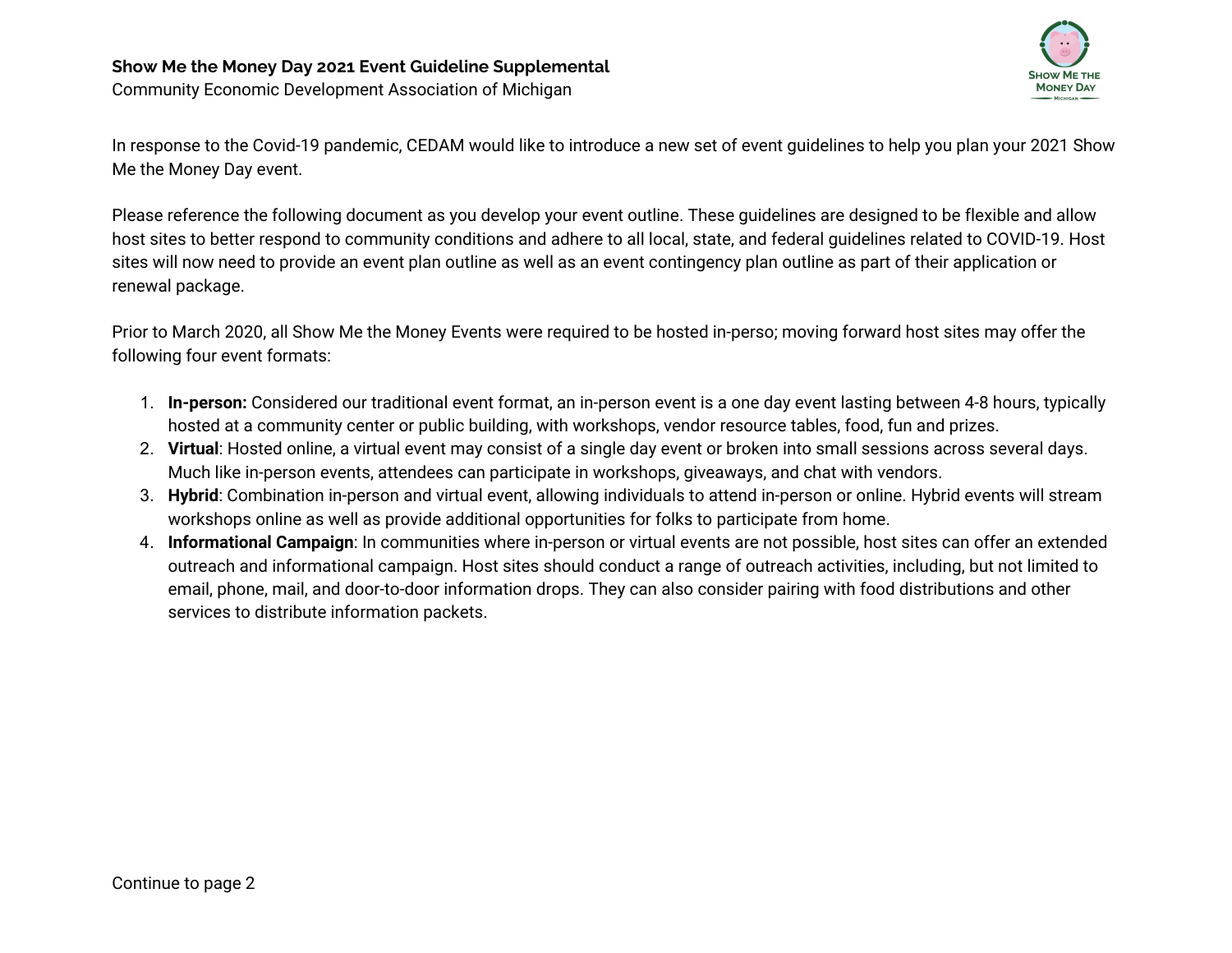Depending on the event format selected, you will need to satisfy certain quality site requirements and recommendations:

|                                  |                                                                                                                            |                  |                           |                | <b>Informational</b> |
|----------------------------------|----------------------------------------------------------------------------------------------------------------------------|------------------|---------------------------|----------------|----------------------|
| <b>Type</b>                      | <b>Description</b>                                                                                                         | In-person        | <b>Hybrid</b>             | <b>Virtual</b> | Campaign             |
| <b>Requirements</b>              |                                                                                                                            |                  |                           |                |                      |
| Food and Beverage                | Light snacks & refreshments                                                                                                | $\mathbf{x}$     | $\boldsymbol{x}$          |                |                      |
| Resource Vendors                 | Any organization that provide services to LMI individuals in your<br>community                                             | $\boldsymbol{x}$ | $\boldsymbol{x}$          | X              | $\boldsymbol{x}$     |
| Resource Vendor<br><b>Tables</b> | Space for vendors to talk with and provide info to attendees, vendors<br>are restricted from selling services at the event | $\mathbf{x}$     | X                         |                |                      |
| Accessibility                    | Responsible removal of barriers that would prevent individuals from<br>attending                                           | $\mathbf{x}$     | $\boldsymbol{\mathsf{x}}$ | $\mathbf{x}$   | $\boldsymbol{x}$     |
| Workshops                        | 15 min to 1 hour workshops focused on financial empowerment and<br>other important skills or information                   | $\mathbf{x}$     | $\boldsymbol{x}$          | $\mathbf x$    |                      |
| Survey Attendees                 | Attendee experience survey, provided by CEDAM                                                                              | $\mathbf{x}$     | $\boldsymbol{\mathsf{x}}$ | X              |                      |
| Multi-day event                  | Event hosted on more than one day                                                                                          |                  |                           |                | $\boldsymbol{x}$     |